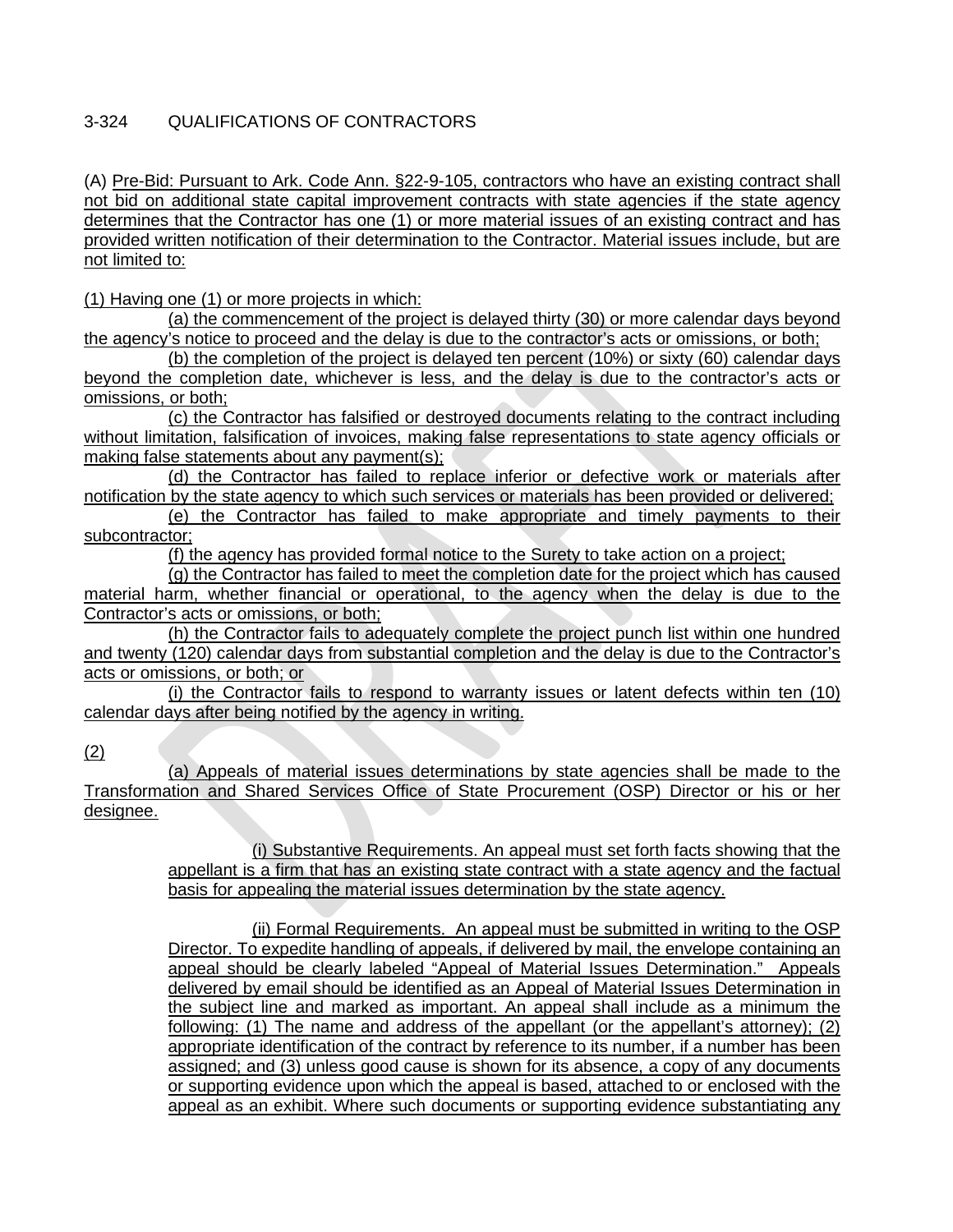claims made in an appeal are believed or known to exist, but are not available with reasonable diligence to include as an exhibit within the time for submitting a protest, the anticipated documents must be described in the protest so as to explain how they are expected to support the appeal and when the appellant reasonably anticipates they will be available, if ever. Failure to provide such supporting exhibits without good cause or within a reasonable time may result in the appeal being denied.

(iii) Timeliness. To be timely, an appeal must be submitted in writing to the OSP Director within fourteen (14) calendar days after the written determination was delivered to the Contractor pursuant to Section 2(b).

(iv) Burden of Supporting an Appeal and Supplying Requested Information. A Contractor submitting an appeal has the burden of stating facts showing that the appellant has a factual basis for the appeal. In determining an appeal, the OSP Director may, but has no duty to, request an appellant or other interested party to submit documentation or information relevant to the appeal. Failure of any person to comply expeditiously with a request for documents or information by the OSP Director when determining an appeal may result in the appeal being determined without consideration of the requested information. Delivery of requested documents or information after three business days from the request is generally not considered expeditious, but the OSP Director may allow additional time for good cause.

(v) Claims of damages or questions of law. When an appeal claims damages or questions of law, the Contractor should submit a claim through the Arkansas Claims Commission. The Commission regulates the procedure by which such claims are submitted and determined.

(vi) Decisions. The decision of the OSP Director regarding an appeal under this rule is final and conclusive. Decisions shall be issued by the OSP Director in writing, state the reasons for the decision, and be mailed or otherwise furnished to the appellant and interested parties.

(b) The state agencies under the jurisdiction of the Division of Building Authority (DBA) shall promptly notify and provide their written determination to the Contractor and provide a written copy to the Section Administrator. State agencies shall provide written notification to DBA if an appeal in (2)(a) is not timely filed or if the appeal is overruled in favor of the Contractor. Upon receipt of this notification, the Section shall place the name of the prohibited bidder on the DBA Website. The prohibition shall not be for a period of more than three (3) years and shall remain effective until the state agency's written notification to DBA that the material issue(s) affecting the existing contract is no longer a concern for the state agency or the contract has been terminated or closed out, whichever is sooner.

(c) Institutions of higher education shall promptly notify and provide a written determination to the Contractor and copy the Department of Higher Education. Institutions of higher education shall provide written notification to the Department of Higher Education if an appeal in (2)(a) is not timely filed or if the appeal is overruled in favor of the Contractor. Upon receipt of this notification, the Department of Higher Education shall place the name of the prohibited bidder on the Department of Higher Education's Website. The prohibition shall not be for a period of more than three (3) years and shall remain effective until the institution of higher education's written notification to the Department of Higher Education that the material issue(s) affecting the existing contract is no longer a concern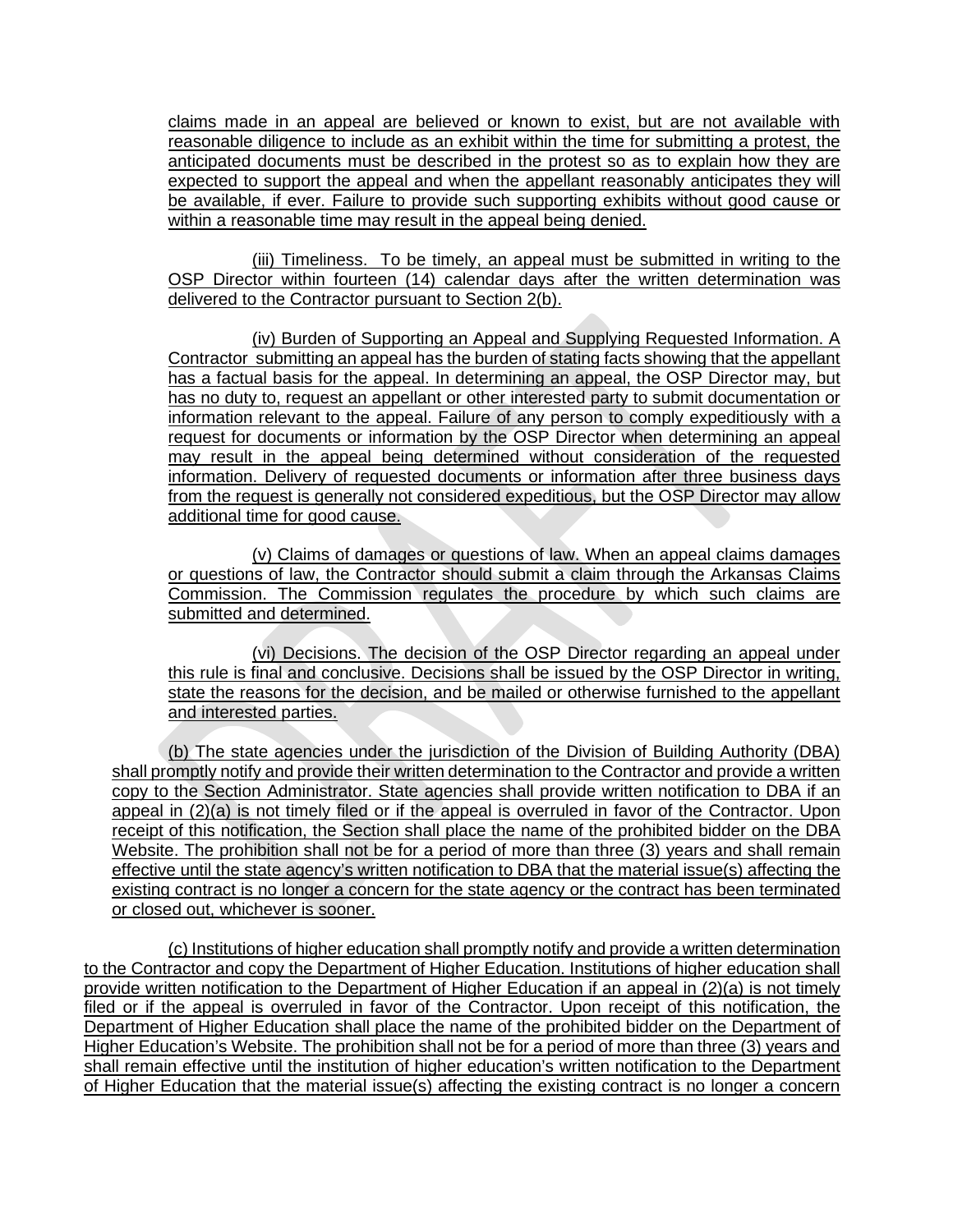for the institution of higher education or the contract has been terminated or closed out, whichever is sooner.

(B) Post-Bid: Contract awards should be made to the lowest responsible bidder. Breaches of responsibility may include but not limited to without limitation:

(1) Conviction for of a criminal offense in connection with obtaining or attempting to obtain a public or private contract or subcontract, or in the performance of such contract or subcontract.;

(2) Conviction under State or Federal statutes of embezzlement, theft, forgery, bribery, falsification or destruction of records, receiving stolen property, or any other offense indicating a lack of business integrity;

(3) Conviction under State or Federal antitrust;

(4) Violation of contract provisions, as set forth below:

(a) Failure to perform in accordance with the specifications or within the time limit provided in the state capital improvement contract; or

(b) Failure to perform or unsatisfactory performance in accordance with the terms of one or more contracts;

(5) Failure to post bid or performance bonds as required by laws or rules;

(6) Substitution of work or materials without the prior written approval of the Agency and the Design Professional; however, these approvals shall not in any manner diminish the Section's approval of change orders;

(7) Failure to replace inferior or defective work or materials after notification by the Agency or the Section to which such services or materials has been provided or delivered;

(8) Refusal to accept a contract awarded pursuant to the terms and conditions of the contractor's bid;

(9) Falsifying invoices, or making false representations to any Agency or State official, or untrue statements about any payment under a contract or to procure award of a contract, or to induce a modification in the price or the terms of a contract to the contractor's advantage;

(10) Collusion or collaboration with another contractor or contractors in the submission of a bid or bids that results in, or could result in lessening or reducing competition for a bid;

(11) Falsifying information in the submission of any document in any process related to the capital improvement project.

(12) Failure to make appropriate and timely payments to their subcontractors;

(13) Any other act or omission the Agency determines to demonstrate that the Contractor cannot act in a responsible manner, including but is not limited to suspension or debarment by any other governmental entity for any cause, which may include but not limited to Contractors who are suspended or debarred by the State Department of Labor or deemed unqualified by the Contractor's Licensing Board.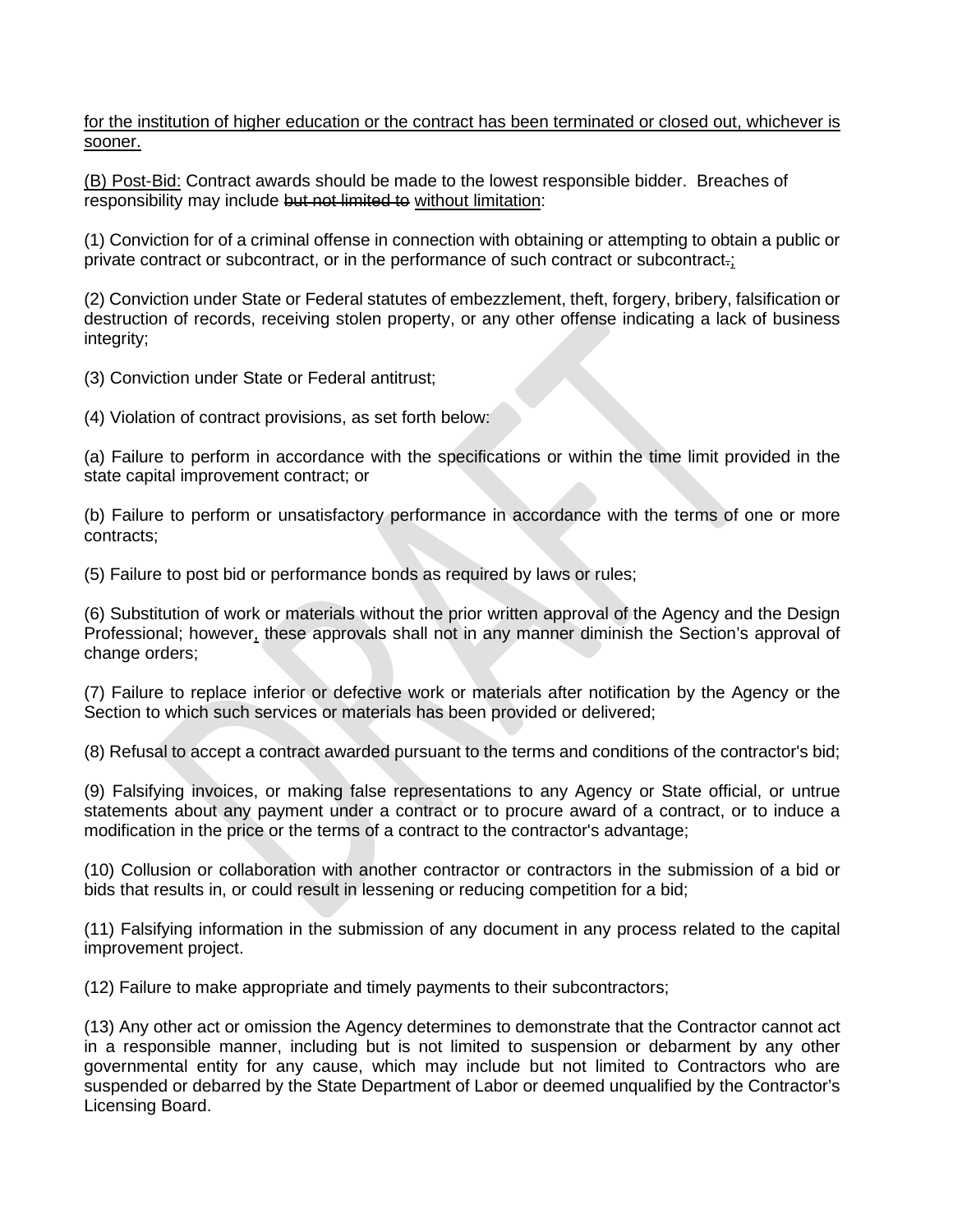**Stricken language would be deleted from and underlined language would be added to present law. Act 422 of the Regular Session**

| 1  | State of Arkansas                                                             | As Engrossed: S2/27/19                                                       |                        |
|----|-------------------------------------------------------------------------------|------------------------------------------------------------------------------|------------------------|
| 2  | 92nd General Assembly                                                         | $A$ $B1II$                                                                   |                        |
| 3  | Regular Session, 2019                                                         |                                                                              | <b>HOUSE BILL 1181</b> |
| 4  |                                                                               |                                                                              |                        |
| 5  | By: Representative Wardlaw                                                    |                                                                              |                        |
| 6  | By: Senator Flippo                                                            |                                                                              |                        |
| 7  |                                                                               |                                                                              |                        |
| 8  |                                                                               | For An Act To Be Entitled                                                    |                        |
| 9  | AN ACT TO AMEND THE LAW CONCERNING THE PROCUREMENT OF                         |                                                                              |                        |
| 10 | DESIGN SERVICES CONTRACTS; AND FOR OTHER PURPOSES.                            |                                                                              |                        |
| 11 |                                                                               |                                                                              |                        |
| 12 |                                                                               |                                                                              |                        |
| 13 |                                                                               | <b>Subtitle</b>                                                              |                        |
| 14 | TO AMEND THE LAW CONCERNING THE                                               |                                                                              |                        |
| 15 | PROCUREMENT OF DESIGN SERVICES CONTRACTS.                                     |                                                                              |                        |
| 16 |                                                                               |                                                                              |                        |
| 17 |                                                                               |                                                                              |                        |
| 18 |                                                                               | BE IT ENACTED BY THE GENERAL ASSEMBLY OF THE STATE OF ARKANSAS:              |                        |
| 19 |                                                                               |                                                                              |                        |
| 20 | SECTION 1. Arkansas Code § $22-2-108(7)(A)$ , concerning the powers and       |                                                                              |                        |
| 21 | duties of the Building Authority Division of the Department of Finance and    |                                                                              |                        |
| 22 | Administration, is amended to read as follows:                                |                                                                              |                        |
| 23 | $(7)$ (A)                                                                     | To execute contracts necessary to accomplish the purposes                    |                        |
| 24 | of this chapter, including without limitation a statewide contract for design |                                                                              |                        |
| 25 |                                                                               | services to expedite the procurement of design services by a state agency in |                        |
| 26 | an emergency.                                                                 |                                                                              |                        |
| 27 |                                                                               |                                                                              |                        |
| 28 |                                                                               | SECTION 2. Arkansas Code Title 22, Chapter 9, Subchapter 1, is amended       |                        |
| 29 |                                                                               | to add an additional section to read as follows:                             |                        |
| 30 |                                                                               | 22-9-105. Poor contractual performance - Additional bids prohibited.         |                        |
| 31 |                                                                               | $(a)(1)$ A firm that has an existing state contract with a state agency      |                        |
| 32 | shall not bid on any additional state contracts with a state agency if the    |                                                                              |                        |
| 33 | firm's existing state contract with a state agency has one (1) or more        |                                                                              |                        |
| 34 | material issues, including without limitation a material delay in the         |                                                                              |                        |
| 35 |                                                                               | commencement or completion of a project or a breach of contract.             |                        |
| 36 |                                                                               | (2)(A) If a state agency determines that an existing state                   |                        |